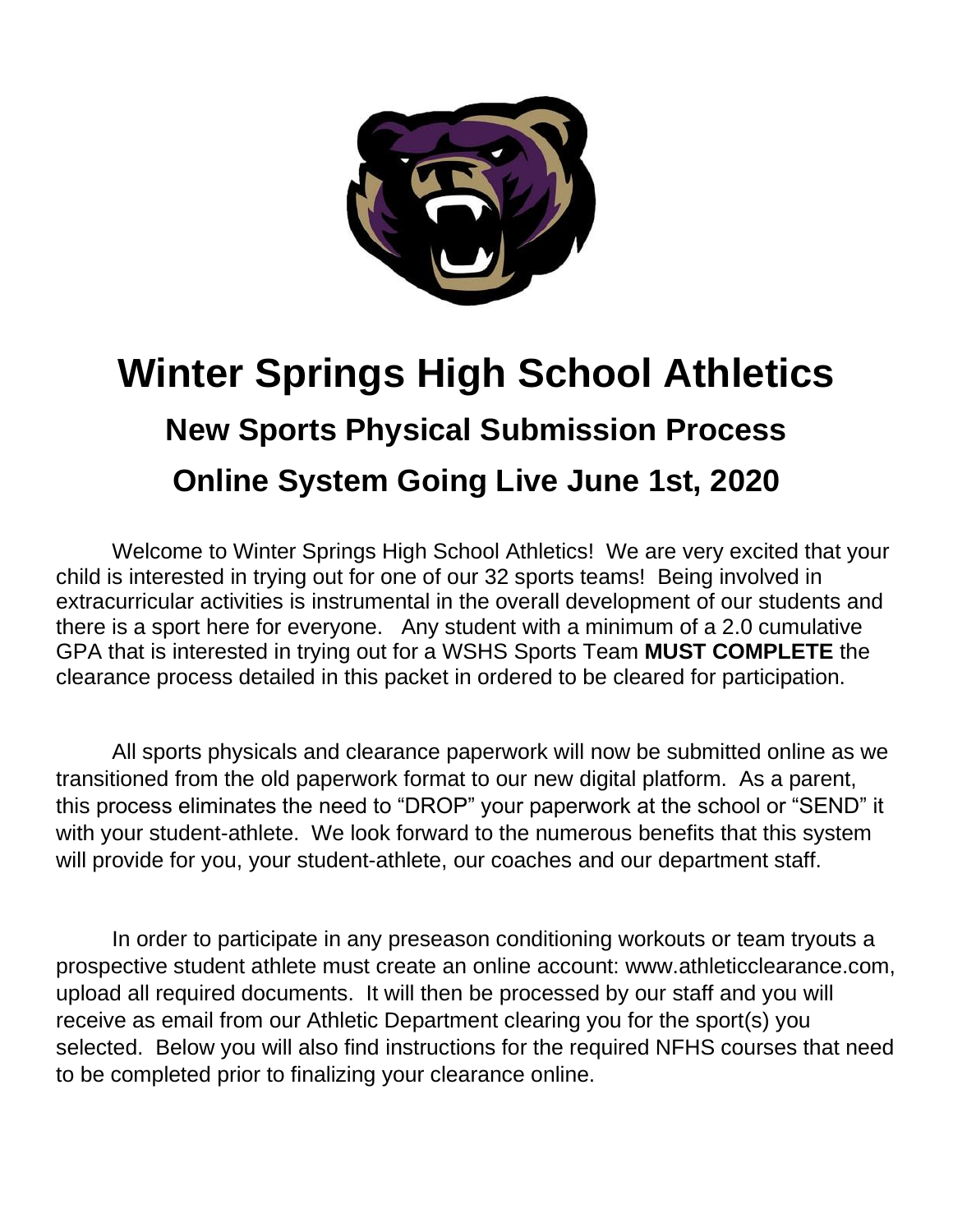

## *Online Athletic Clearance Directions*

In order to complete this process you will need the following documents to upload in the system.

- **Completed Sports Physical** *(EL2 Form for Doctor you can printed from the site)*
- **Insurance Card** *(Must upload new card every year with current policy information)*
- **Birth Certificate** *(First Time WSHS Athletes, All Freshman and Any Transfer Student)*
- **FHSAA GA4 Form** (For any student who is a transfer or has attended another high school)
- **Parent Driver's License or Government Issued ID Card**
	- 1. Visit **[www.AthleticClearance.com](http://www.athleticclearance.com/)** and choose your state.



- 2. Watch quick tutorial video (Optional)
- 3. **Register** and complete the 7 fields, including a security question. Parents must register with a valid email username and password.
- 4. You will be asked to submit an activation code that will be displayed on the screen. Enter the code and click Submit.
- 5. Login using your email address and password.
- 6. Select "**Start Clearance Here**" to start the process.
- 7. Select "School Year" = 2020-2021 Select "School" = Winter Springs High School (Section 2) Select "Sport" = ex: Football or any other Fall Sport you want to play (*MUST BE THE FIRST SPORT* that you will need clearance for at WSHS, any other Winter sports or Spring sports can be added in a later screen).
- 8. Complete all required fields for the following 5 steps:
	- a. Student Information please use legal name in Skyward.
	- b. Medical History Answer all questions, provide necessary information.
	- c. Parent/Guardian Information Answer all questions, provide necessary information.
	- d. Signature Forms Parent and Student sections.
	- e. \$25 Athletic Participation Contribution, supporters receive official Athletics T-shirt Upload All Forms – Sports Physical (EL2 Form), Insurance Card, Birth Certificate, Transfer Student (GA4 Form), Parent Driver's License (used to confirm parental consent for participation) in the appropriate sections.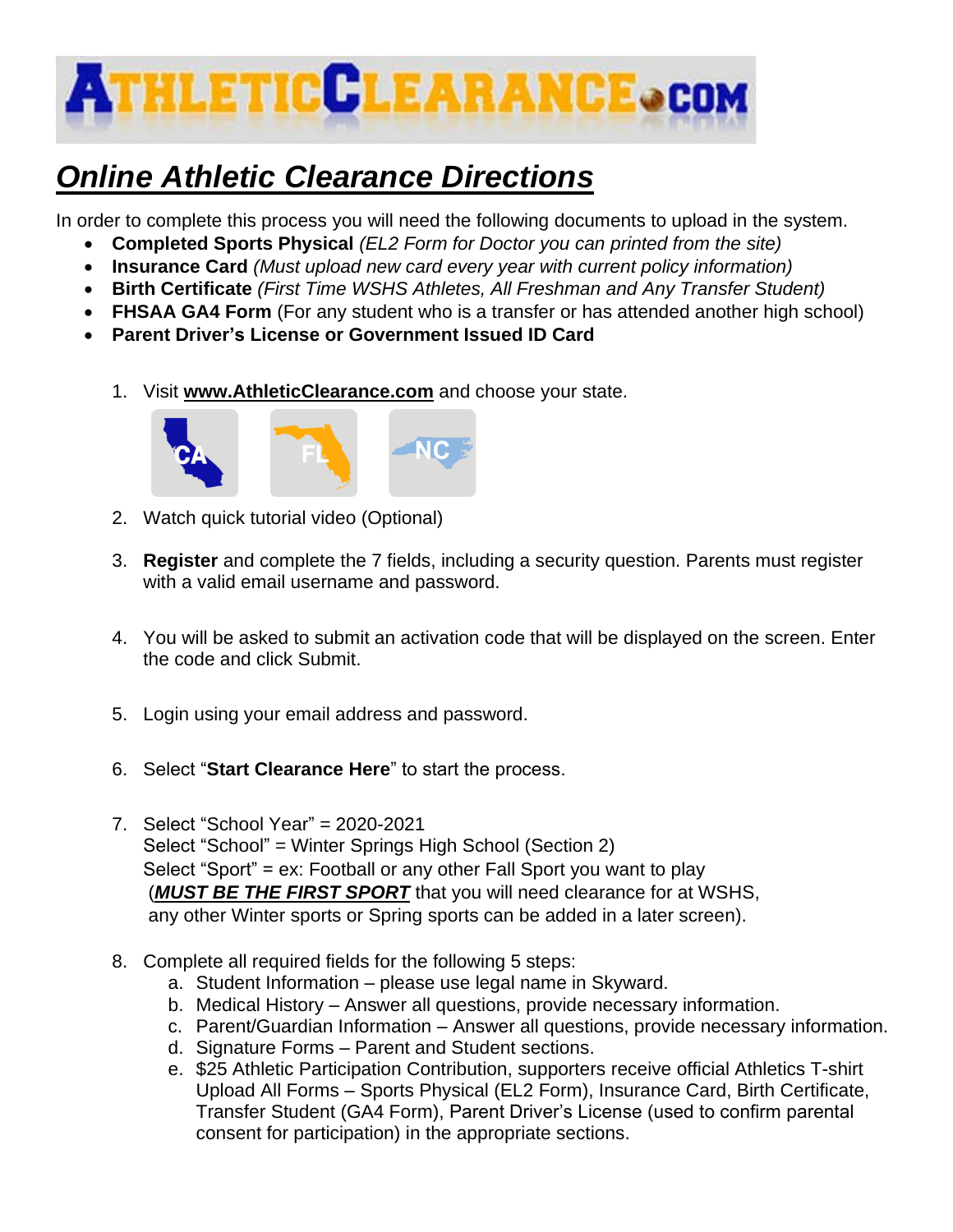- 9. Once you reach the **Confirmation Message** you have completed the process.
- 10. If your student athlete is interested in trying out for any other teams in order to be cleared for preseason conditioning or team tryouts. **THEY MUST REGISTER FOR ANY ADDITIONAL SPORTS** by you checking off those sports below the Confirmation Message. Electronic signatures will be applied to the additional sports/activities.
- 11. All of this data will be electronically filed with the WSHS athletic department for **review**. When the student has been **cleared for participation**, an email notification will be sent. At that point their name will be added to a coaches cleared to participate list.

If you have any questions or issues with process please contact WSHS Athletic Office Manager [christina\\_gibbs@scps.k12.fl.us](mailto:christina_gibbs@scps.k12.fl.us) or (407) 320-8757.

*Participation in any preseason conditioning, open facility workouts or official team tryouts is not permitted until you have received email from the Athletic Department regarding your clearance status. Additionally all Head Coaches will have live time access to their sports cleared to participate list.*



**Follow WSHS Athletics on Twitter:** @WSBearAthletics

**Updates / Results can also be found online at:**  www.winterspringshs.scps.k12.fl.us/athletics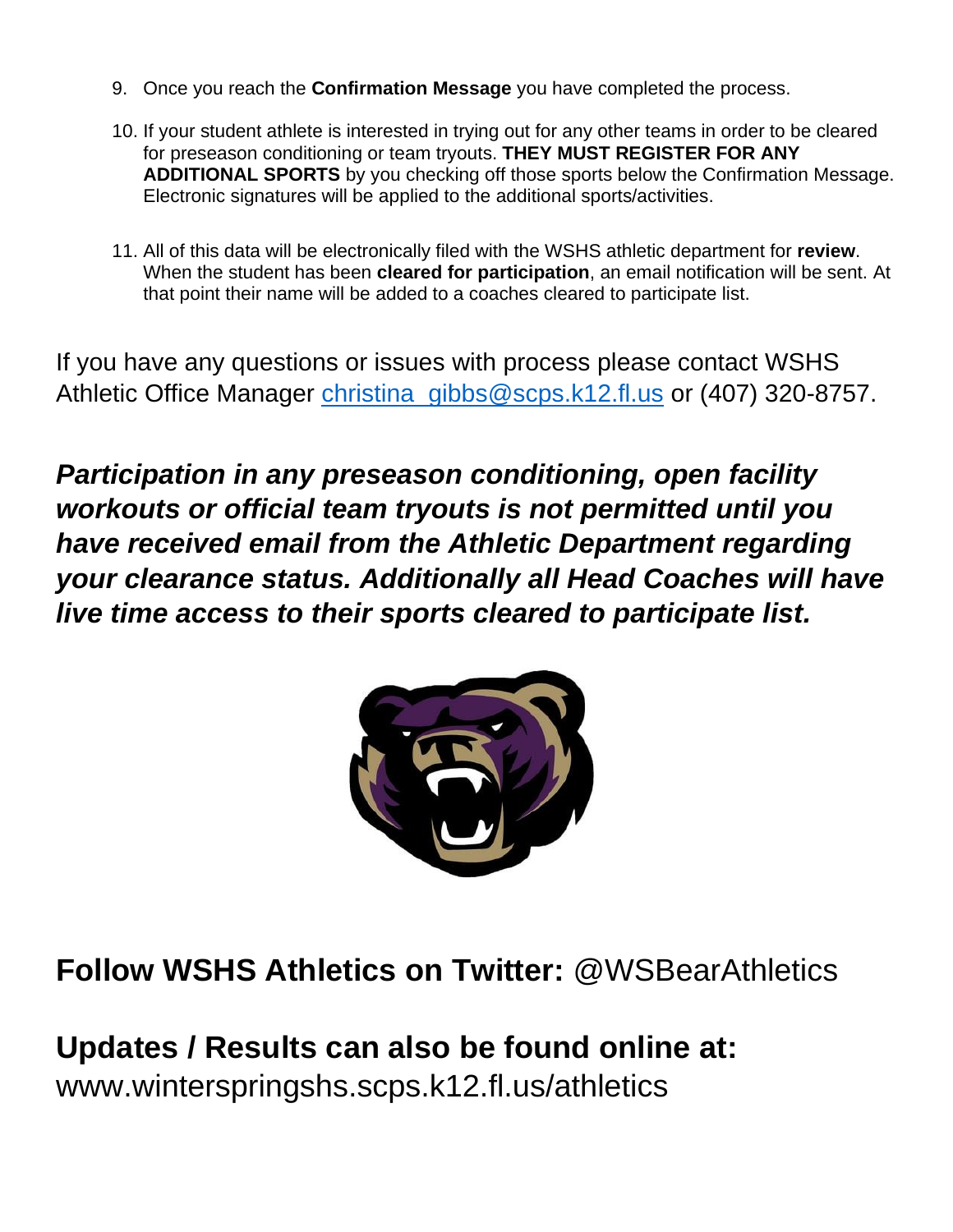## *Online Athletic Clearance FAQ*

#### **What is my Username?**

Your username is the email address that you registered with.

#### **Multiple Sports**

Once you complete a clearance for one sport and arrive at the Confirmation Message, you will have the option to check off additional sports/activities for the current school year. PLEASE ONLY CHECK OFF SPORTS that you plan on participating in this year.

If you decide to participate in an additional sport/activity later on, you can access the multiple sport check boxes by clicking on "Print" under the Confirmation Message of your original Clearance for that specific year.

#### **Physicals**

You must use the FHSAA's EL2 form to take to your physician for physical exam. You can download this from your athleticclearance.com account or WSHS website athletics page. Wellness Exam Certificates cannot be accepted. You must submit the completed EL2 physical form online (done by uploading the completed form on Step #2).

#### **Clearance Stages**

Completed: All upload areas are filled. In Progress: At least one upload area is filled. Incomplete: No files have been uploaded.

#### **Document Library**

This area is meant to store your files so they can be accessed later in the year or perhaps years following. You can either upload your files to the Document Library then apply them to your Clearance on the Physical page OR you can choose/browse for the file on the Physical page and the file will save to the Document Library for future use.

#### **Why haven't I been cleared?**

Your school will review the information you have submitted and Clear or Deny your student for participation. You will receive an email when the student is cleared for the sport selected.

#### **My sport is not listed!**

Please contact your school's athletic department and ask for your sport to be activated.

#### **Do I need a birth certificate?**

Only for incoming 9<sup>th</sup> graders, students who didn't play a WSHS sport last year or any transfer students.

#### **If I am transferring to WSHS what other forms are required?**

The FHSAA GA4 [Click Here for PDF](https://www.fhsaa.org/forms/general-forms/general-administrative/ga4) is required of all transfer students

#### **Where do I find the NFHS Learn Courses?**

See the attached instructions, but you can easily go to [www.nfhslearn.com](file:///C:/Users/Michael/Downloads/www.nfhslearn.com).